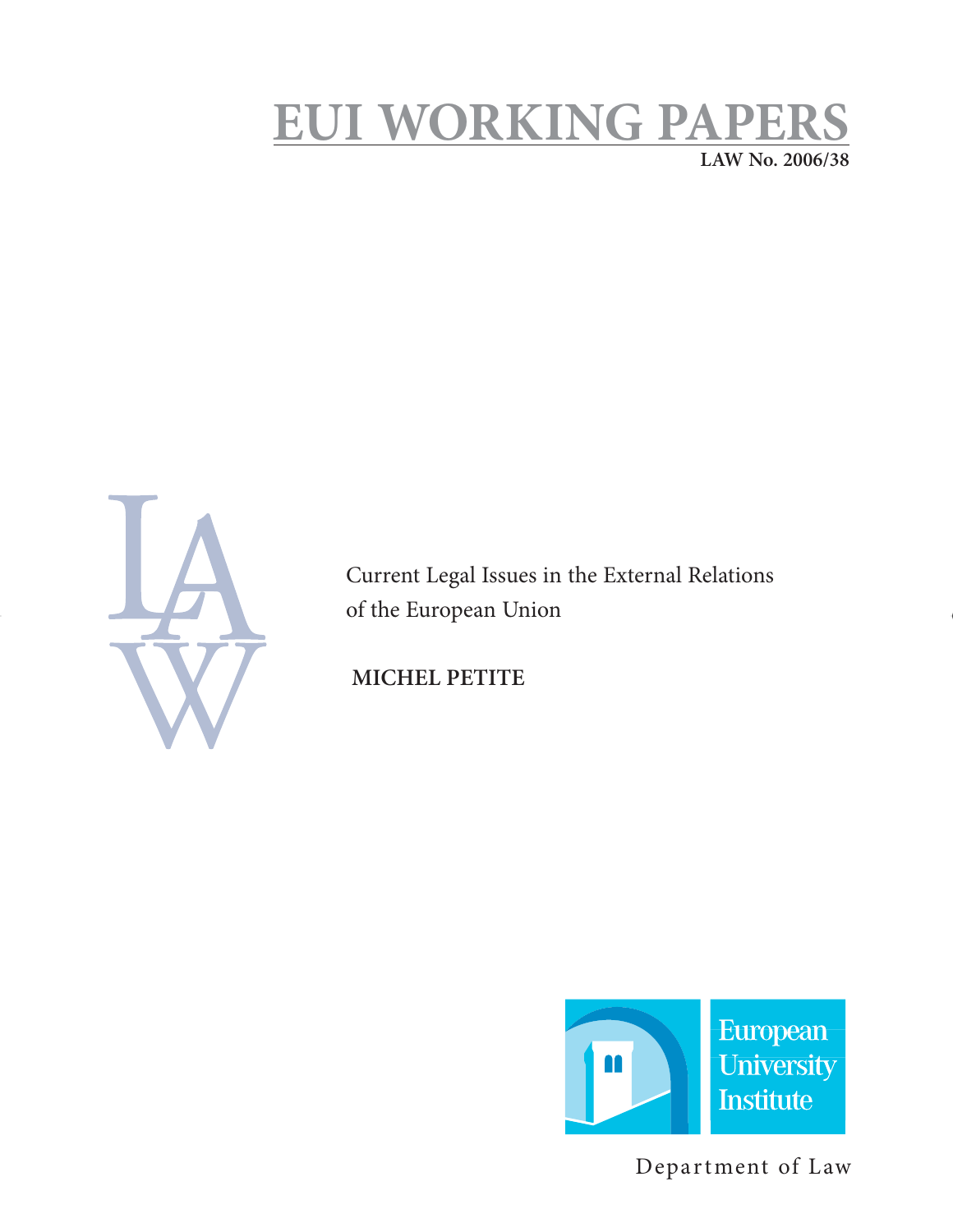# **EUROPEAN UNIVERSITY INSTITUTE DEPARTMENT OF LAW**

*Current Legal Issues in the External Relations of the European Union* 

**MICHEL PETITE**

EUI Working Paper **LAW** No. 2006/38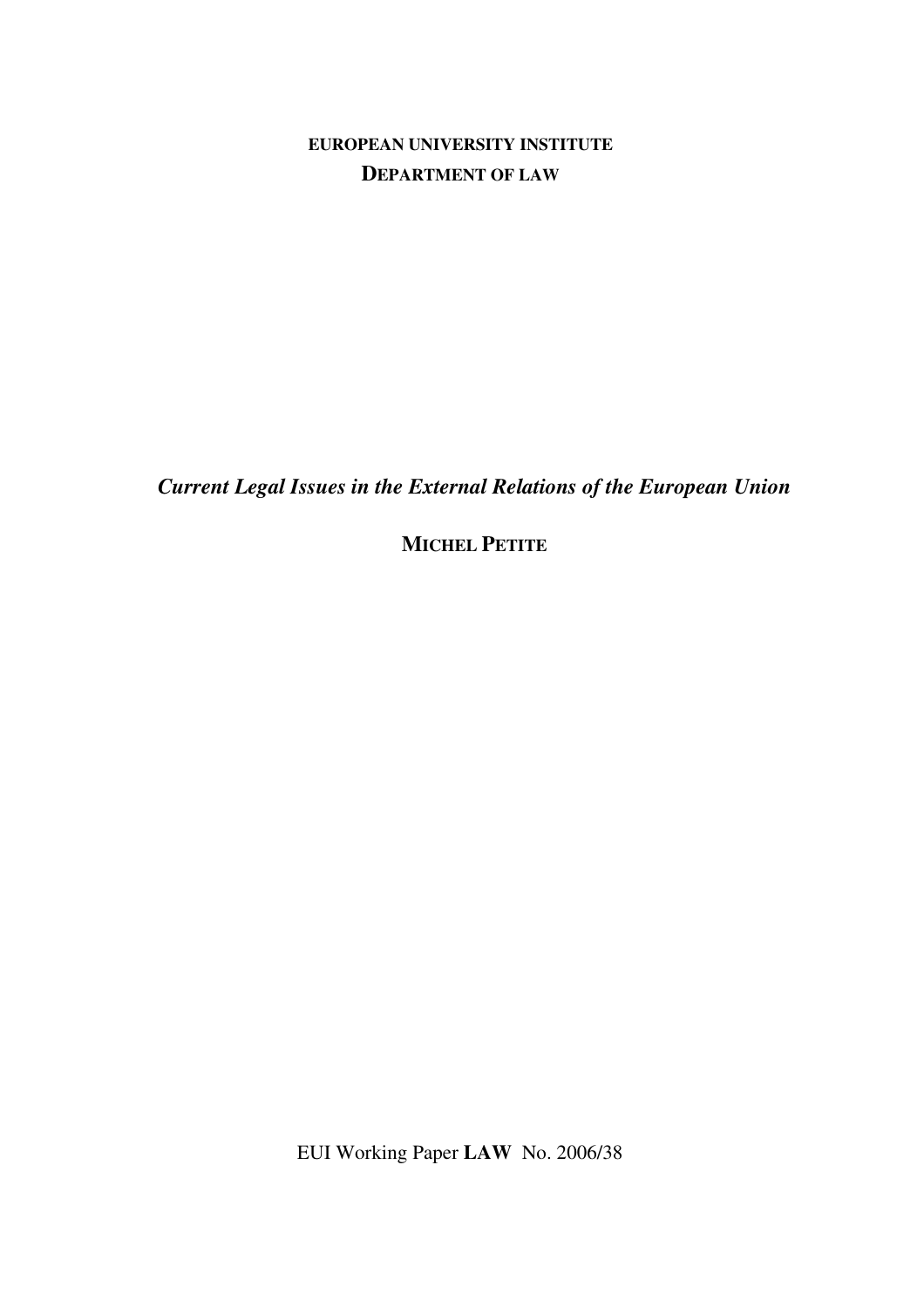This text may be downloaded for personal research purposes only. Any additional reproduction for such purposes, whether in hard copy or electronically, requires the consent of the author(s), editor(s). If cited or quoted, reference should be made to the full name of the author(s), editor(s), the title, the working paper or other series, the year, and the publisher.

The author(s)/editor(s) should inform the Law Department of the EUI if the paper is to be published elsewhere, and should also assume responsibility for any consequent obligation(s).

ISSN 1725-6739

© 2006 Michel Petite

Printed in Italy European University Institute Badia Fiesolana I – 50016 San Domenico di Fiesole (FI) Italy

http://www.iue.it/ http://cadmus.iue.it/dspace/index.jsp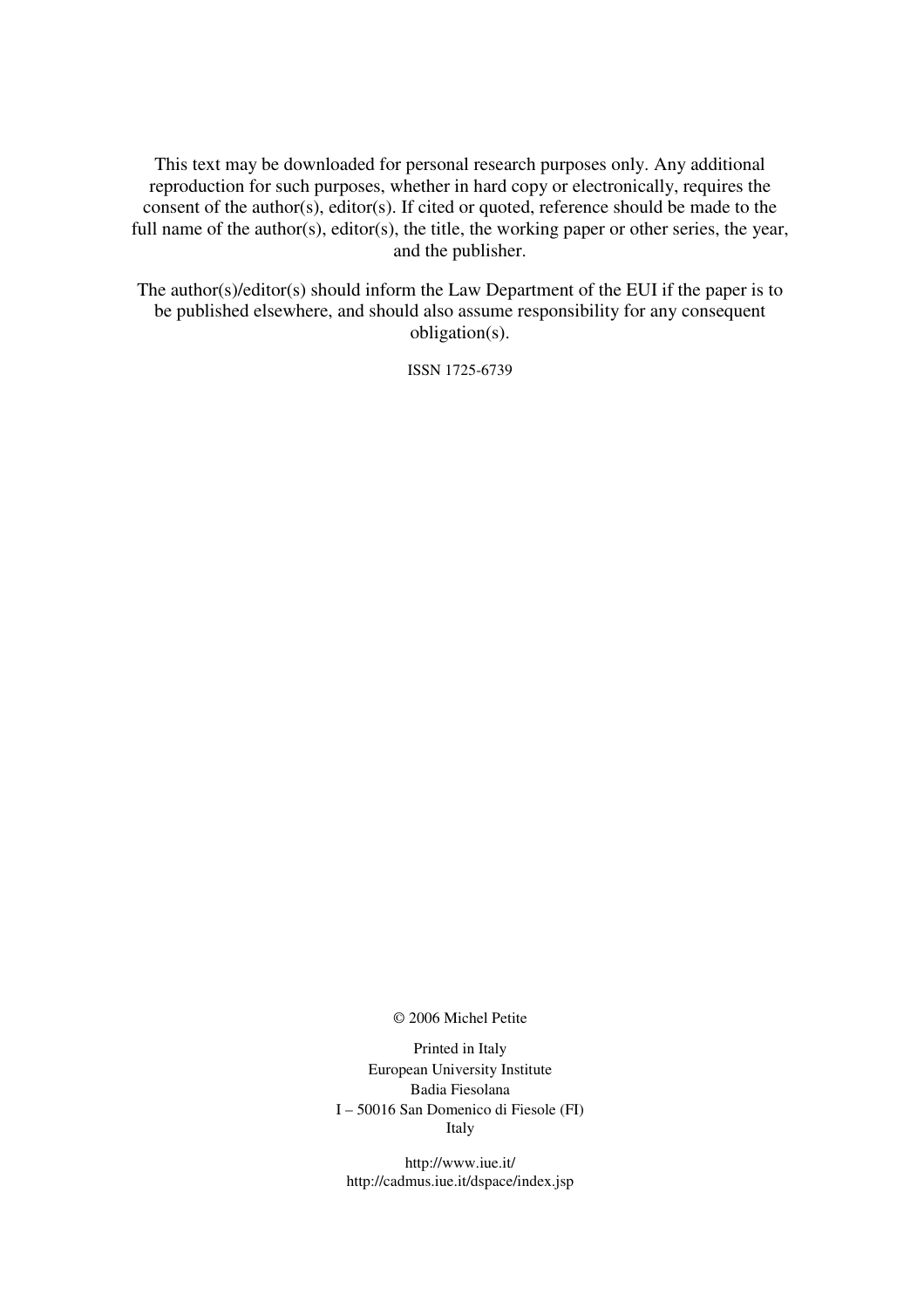#### **Abstract**

This paper is based on a lecture delivered during the Academy of European Law Summer School 2006. It provides an examination from a legal perspective of three current themes in the external relations of the European Union. First, the legal implications of the pillar structure for external relations, including recent case law and practical issues arising from the application of Article 47 TEU, the borderline between Community external policies and the Union's common foreign and security policy, and practical interpillar cooperation. It concludes that it is easier to combine the pillars by means of pragmatic solutions, whereas it is much more difficult in the case of a strictly legal construction which takes into account the requirements of Union coherence and the separate character of each pillar. Second, the paper turns to the balance between Member States and the European Union/Community in external policy and in particular the application of the "*AETR* test" in recent case law including the "Open Skies" cases, the Lugano Convention Opinion and the "Mox Plant" case. It concludes that a proper application of the *AETR* remains a practical challenge that transcends the narrow issue of pure legal deduction as to whether Community competence is "affected" or not. And third, the paper considers the position of the EU within, and participation in the work of, international organisations such as the United Nations, the WHO and the WTO. The paper concludes by emphasising the need for collaboration between the institutions and for pragmatic solutions to the problems that are inevitable while the Union retains its current complex structure

#### **Keywords**

Competences – dispute resolution – European law – international agreements – legal personality – CFSP/ESDP – common commercial policy – development policy – European Court of Justice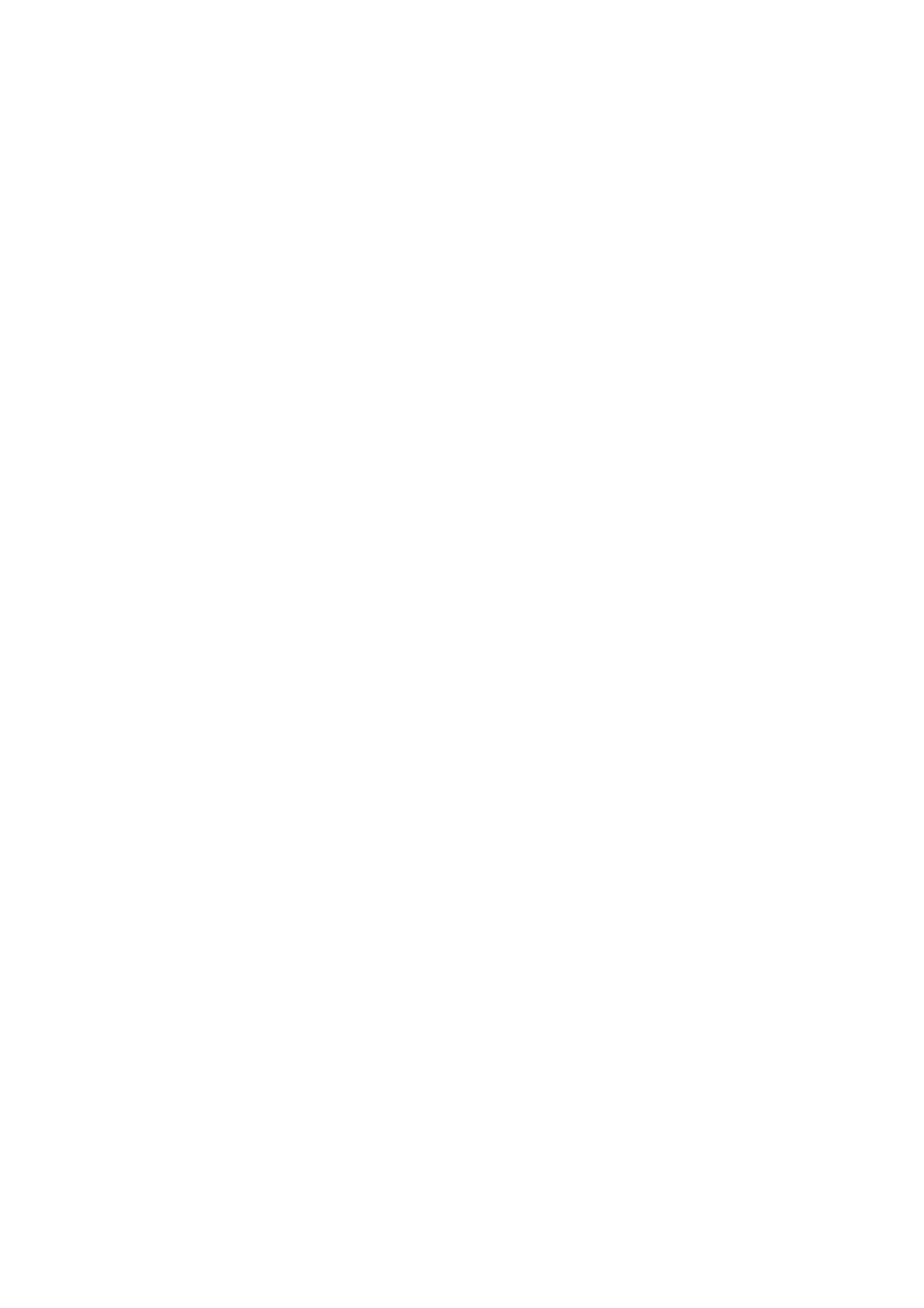# *Current Legal Issues in the External Relations of the European Union*

Lecture by Michel Petite Director-General, Legal Service of the EC

European University Institute, Academy of European Law Florence –  $7<sup>th</sup>$  July 2006

# **I. Introduction**

Ladies and Gentlemen,

The city of Florence is one of the fountainheads of European culture and art. It was with his eye on this city that Machiavelli wrote "The Prince" in order to get back into the good graces of the Medici family. It was here that Vasari was inspired to write the first history of art. It was here that a principled Dominican monk, Girolamo de Savonarola, preached and wrote, in many ways as a precursor of the Reformation, expressing himself most radically in the "bonfires of the vanities" that he organized. Here art is everywhere, in the buildings, churches and convents, and even in the street.

It is striking how the two most important museums of this city, the Uffizi and the Palazzo Pitti, have found very different ways of displaying their riches to the public. The Uffizi shows the most wonderful works of the Rinascimento in a strictly modern way : each painting or sculpture separately, to be enjoyed in its uniqueness, on its own. The Palazzo Pitti, however, has returned to the museum practices of the  $18<sup>th</sup>$  and  $19<sup>th</sup>$ century and has hung its walls full with paintings from top to bottom, while its ceilings are lavishly furnished with frescoes, thus creating an overload of artistic impressions descending on the viewer.

In some ways today, I will give you a Palazzo Pitti approach to the current legal issues in the external relations of the European Union. I will show you some paintings on the walls under a decorated ceiling. They are far from perfect, as you suspect. And I will try not to overwhelm you, by putting these painting in three different rooms.

The first of these rooms will have three pillars, the three pillars of the Union, and I will discuss with you how the Community Institutions these days cope with the continued parallel existence of the three pillars, now that the single legal personality of the Union laid down in the Treaty establishing the Constitution will not come about in the near future.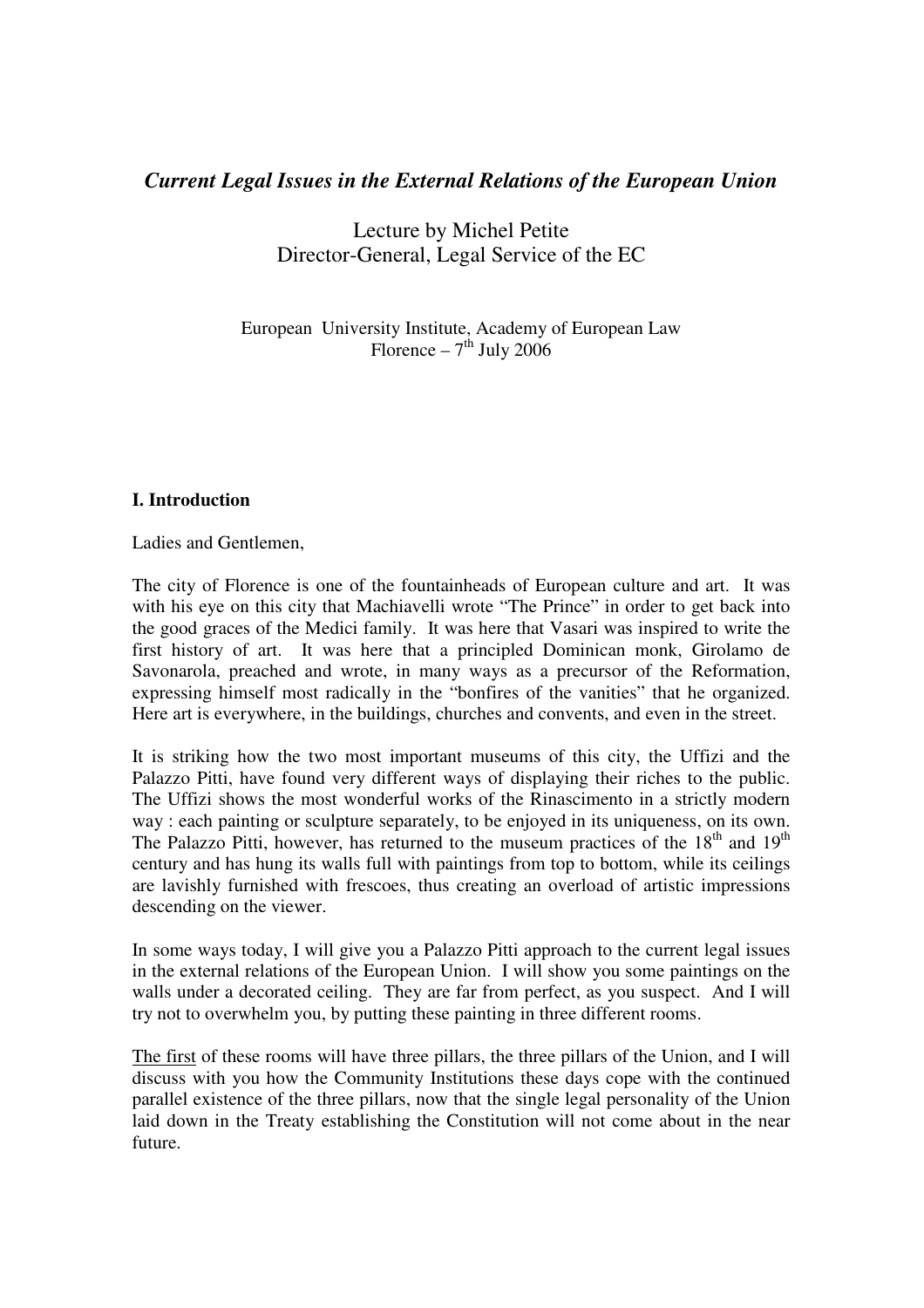The second room will show some old and well-known external relations theme: the relations between the EC and the Member States. What are the recent developments in this room?

Finally in the third room I will comment on some works of art that relate to an eternal problem in the Union's external relations: the position of the Union in international organisations. The developments shown in the first two rooms will make their influence felt in this room: both the pillar structure and the old competence question have their influence on the Union's position in international organizations

## **II. The First Room : Inter-pillar Relations**

The three pillars in this room are massive at first sight: there is the Community pillar, there is the second pillar concerned with the Common Foreign and Security Policy and finally the Third pillar: the judicial and police cooperation. Moreover, the Community pillar and the Community method are conspicuously protected by Article 47 TEU against any encroachment by the intergovernmentalism of the other two pillars. In the words of the Court, if an act taken in either pillar 2 or 3, in the light of its object and purpose, could have been taken on the basis of the Community treaty, this means that the Community is affected by that act and accordingly the act has to be annulled on the basis of having infringed Article 47 TEU.

On the basis of these fairly simple criteria the Commission has lost one case for the protection of the Community pillar (the transit visa case) and won another (the criminal sanctions in environment case). They both concerned, nearly ten years apart, the border line between the first and the third pillar. And as little interest was stirred by the transit visa case, so excessive have been the reactions to the criminal sanctions case. Member States and criminal law experts have been up in arms about this ruling. And we all get prepared for the next Court judgement on the same subject: criminal sanctions in the field of maritime pollution.

In the field of external relations, the Commission has similarly invited the Court to shed greater light on the border line between the Community domain and the Common Foreign Policy. This is not without reason, since especially development policy has many objectives in common with the CFSP, such as the furtherance of peace, the rule of law and democracy, respect for human rights and fundamental freedoms. In this respect Article 177 TEC and Article 11 TEU are almost identical: what is for the CFSP one of the primary objectives is for development policy at least a very important ancillary objective. This is further borne out by Article 11 of the Cotonou Agreement which among other things declares that combating the spread of small arms and light weapons is an integral part of ACP development.

When, therefore, at the moment the Commission was preparing one of its Small Arms projects in collaboration with the West-African organization Ecowas, the Council took a CFSP decision initiating a similar project, also with Ecowas, the Commission decided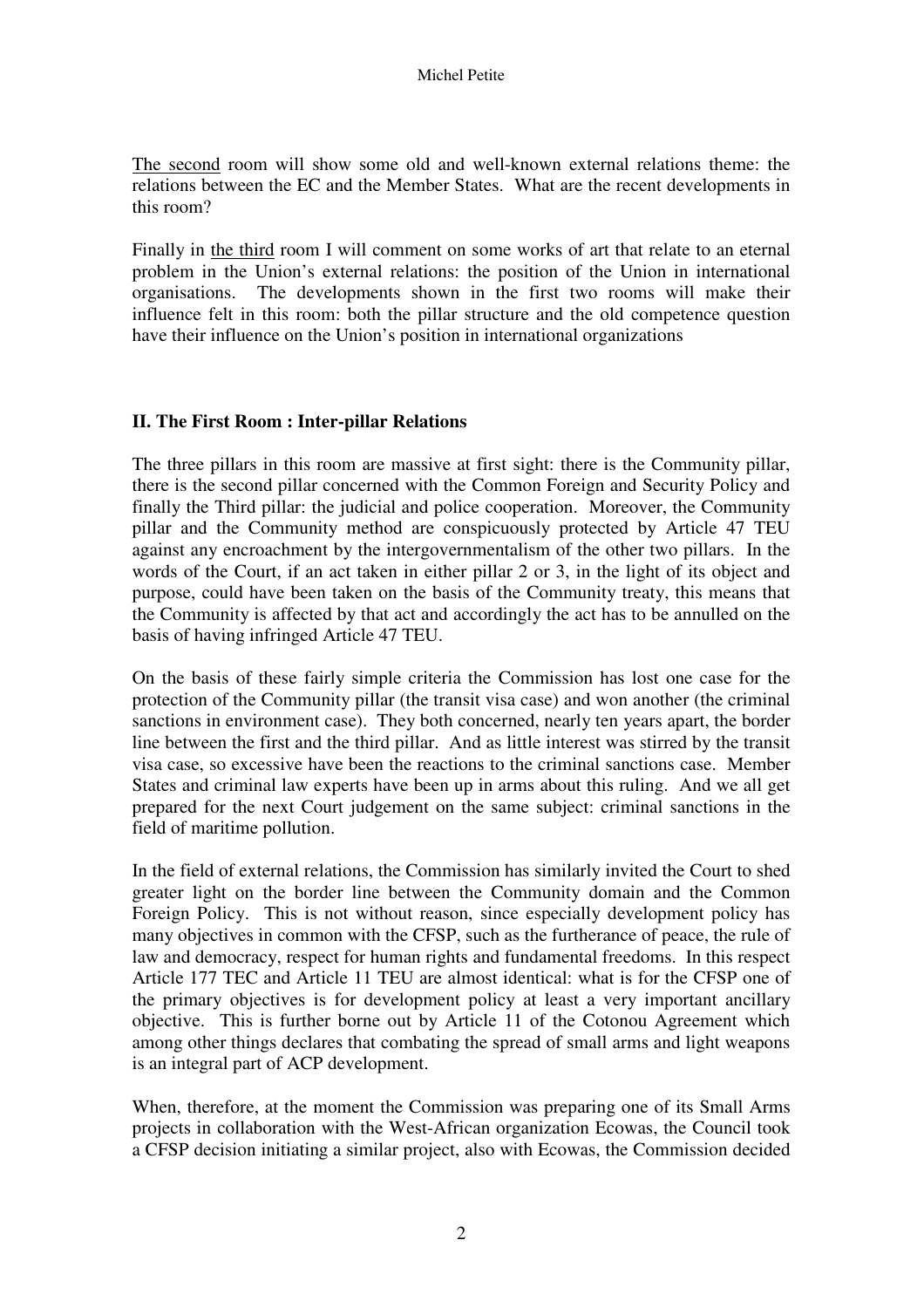that it was time to ask the Court for clarification and hence request the annulment of the Council decision for breach of article 47 TEU.

The case is before the Court and I shall refrain from going into greater detail. But whatever the outcome, the repeated border skirmishes between CFSP and Community will hopefully diminish as a result of the Court's ruling. In that way there will be less reason to depict the Commission as a kind of Savonarola who indulges in misguided protection of Community purism.

On the other hand there are also those who want to defend the purity of intergovernmentalism against encroachment by the Community, in particular the UK is minded this way. In the negotiations on the Constitution the British government achieved that the Constitutional equivalent of Article 47 would give a two-way protection: not just of the Community against the intergovernmental, but also the other way around (Article III-308 Constitution). At present those who want thus to protect intergovernmentalism, have to have recourse to the plea of incompetence before the Court.

Recently the Parliament has had a resounding success with that plea in the PNR case.<sup>1</sup> You will remember that in the course of 2004, after the US had suspended for a longtime the application of its legislation which required foreign airlines to communicate to its Border Police the so-called Passenger Name Records of passengers, the Commission took a so-called Adequacy Decision under the Community Data Protection Directive. This was after the Commission had received certain reassurances from the US Department for Homeland Security as to the treatment of the personal data from the airlines – treatment which in the Commission's view guaranteed that the data were indeed 'adequately" protected compared to the level of protection guaranteed by the Directive. This Adequacy Decision was complemented by a small international agreement which gave a certain international legal status to the assurances of the Department of Homeland Security and served as legal basis for constraining the airline companies to transmit the PNR data to the US authorities.

The Parliament felt that it should have been put in a position to give its assent to the agreement instead of its mere opinion, and – more importantly – it argued that the Commission and the Council had acted *ultra vires* by adopting the Adequacy Decision and the international agreement respectively. As I said, the Parliament was stunningly successful before the Court of Justice, although one may wonder whether – with the benefit of hindsight – this was the success it really wanted.

For the Court, in a few pithy paragraphs, declared that it was obvious from the preamble of the Adequacy Decision that it was taken for reasons related to US security and that, since the Data Protection Directive contained an exception for data transmission for security reasons, it was *ultra vires* the Community to adopt the Adequacy Decision and the closely related international agreement. In other words, the Parliament was right in having the PNR agreement annulled, but as it was not a " $1<sup>st</sup>$ Pillar" domain, the Parliament had nothing to do with it.

j

<sup>1</sup> Cases C-317/04 and C-318/04 of 30 May 2006.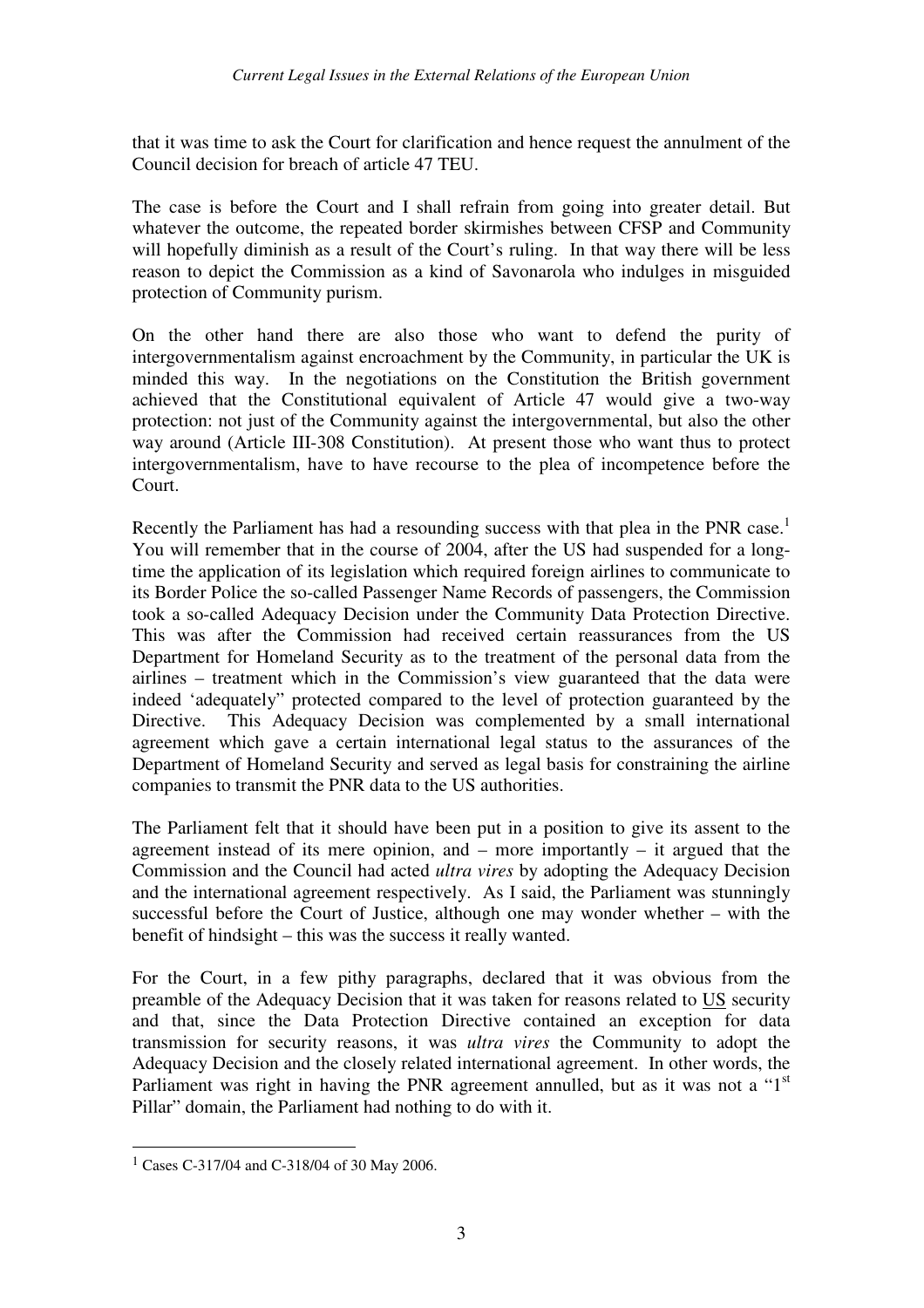The Court's judgment sheds no light whatsoever on the question under whose "vires", in whose power these measures would belong, though Advocate-General Leger had suggested the third pillar. And that is the choice the Commission made in reaction to the Court's judgment, but it is not self-evident, since the third pillar would seem to require co-operation between Member States in the criminal field while it is an agreement with the US we are talking about here. So, second Pillar?

Hence we are confronted in the external relations domain, not only with the border between first and second pillar, but also between second and third. Why this should be important is clear once we realize that in Amsterdam and Nice the Court's jurisdiction over the third pillar has been extended (also through declarations Member States have made under Article 35(2) TEU), whilst the second pillar has been entirely excluded from the Court's jurisdiction (This would still have been the case under the Constitution, see Article III-376). This, in the absence of an equivalent to Article 47 TEU to protect the third pillar from encroachment by the second.

## *Convergence between the Pillars*

Anticipating the next room we will move on to, the one with the exposition on Community powers and Member State powers, we now come to an area where recently the relationship between Community and Member State powers has transfigured into the relationship between the first and second pillar.

As you may know, there is a strong tendency in the Council to make certain clauses in the broad international agreements, such as cooperation agreements, that the Community concludes with third States into standard or obligatory clauses. Thus there are *inter alia* the anti-terrorism clause; the human rights and democracy clause; the weapons-of-mass-destruction clause; the cooperation-with-the-International-Criminal-Court-clause etc. Together with the classical Political Dialogue clause, they would make a Community agreement, mixed. This has many practical drawbacks. With fifteen Member States the national ratifications required for mixed agreements took three to four years. The Cotonou agreement is a good example of this. The problem was not the ratification by the more than 70 ACP States, but that by the 15 Member States: it lasted nearly four years. One can only guess at how long it would take with 25, even 27 Member States.

In the meantime the Community part of the agreement could be provisionally applied in accordance with Article 300(2) EC Treaty, but not the national competence provisions, such as the standard clauses. The consequence would be a very imbalanced application of the agreement during the period of national ratification.

Since the clauses that make the agreement mixed can equally be said to fall under the second (or possibly the third) pillar, a new idea has come up, namely the conclusion of two parallel agreements : a Union (second pillar) agreement that would encompass the standard clauses just mentioned and the Political Dialogue provision, as well as a normal Community cooperation agreement, each to be concluded by its own procedure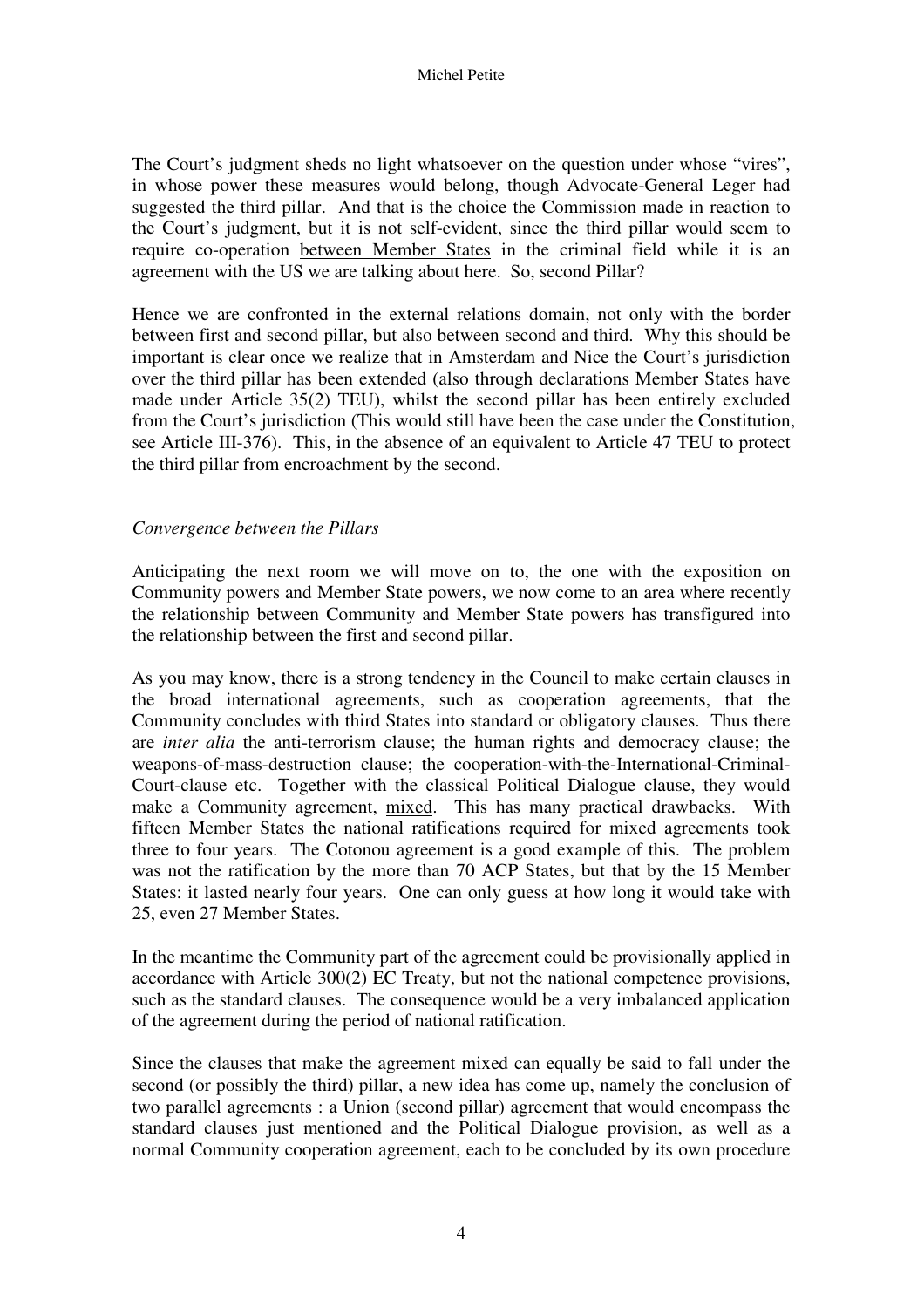under Article 24 TEU (by unanimity) and Article 300 EC (by qualified majority or unanimity with opinion from the EP) respectively. The conclusion on the Union and Community side would be quick, according to these procedures, and no recourse would have to be had to provisional application of the Community part of the agreement only.

The only drawback would be that the two agreements would be separate and hence any suspension clause of the type that has become standard in EC cooperation agreements would work only in the Community agreement and not in the Union (CFSP) agreement. It was considered, therefore, that a link needed to be created between both agreements.

And here is where Article 47 TEU creates a problem again. Such a link cannot be too narrow or of a strictly legal character, since that would inevitably entail that, when a decision concerning suspension would need to be taken, for instance for non-respect of the clause on non-proliferation of weapons of mass destruction, the Community side of the agreement would be suspended because of a decision relative to the Union side which would constitute an affectation of Community law by Union decision-making and hence an infringement of Article 47 as interpreted by the Court.

These are matters that have been extensively discussed in preparing the agreements with Iran (in relation to which for obvious reasons the negotiations are stalled) and recently with Thailand. Creative lawyers have tried to get around this objection by fashioning a political link between the CFSP agreement and the Community agreement, which would confirm the parallelism between the fate of the two agreements, but would formally leave the autonomy of decision-making about suspension on respectively the CFSP and the Community side intact.

Others, however, have wanted to go a step further and integrate the two agreements into one that would be concluded on the combined legal basis of Article 24 TEU and the relevant substantive Community basis plus Article 300 EC Treaty. Such a cross-pillar mixed agreement inevitably leads to another breach of Article 47 TEU or to such a sharp separation of the Community and CFSP parts inside the single agreement that one might just as well revert to the solution of two parallel agreements. In a certain way it amounts also to an anticipation of the Constitution, since it would *de facto* treat the Union as having a single legal personality, but would nevertheless try to respect the separation between the CFSP and Community pillars that is also a feature of the Constitution (see Article III-308).

Parenthetically I should say here that this was and is one of the big weaknesses of the Constitution. It has always been a mystery to me how the Union was supposed to conclude international agreements spanning both the CFSP and the Community domain and uphold the integrity of both pillars.

But then, just as Vasari was not always capable of appreciating the art of certain of his contemporaries – for instance he did not appreciate Botticelli very much; he dismissed the "Primavera" and the "Birth of Venus" as "paintings of nude women", be it "expressed with grace", so we may not be fully able now to appreciate the design of the Constitution in all its glory.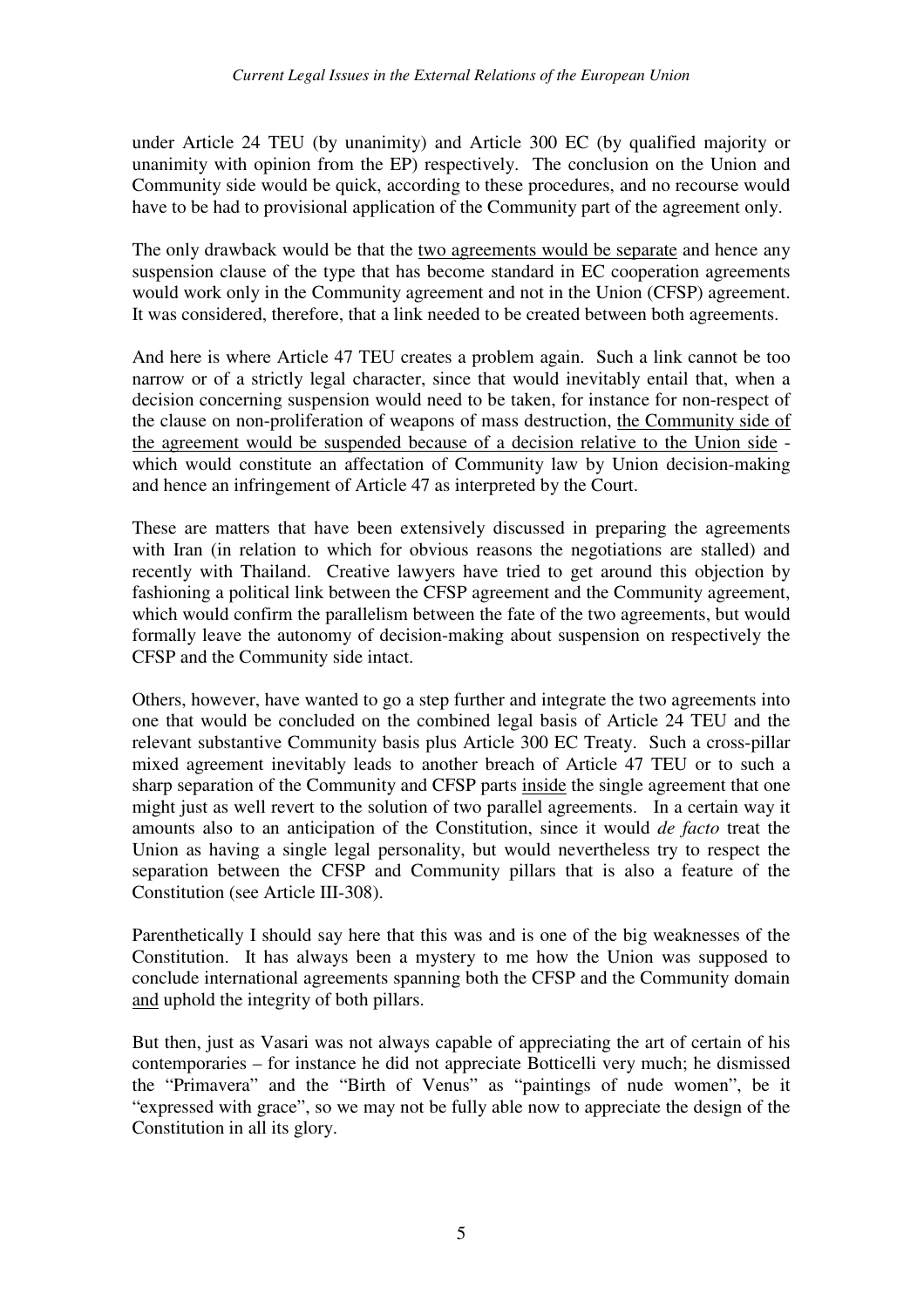## *Practical cross-pillar cooperation*

One thing is certain, it has recently turned out to be easier to find pragmatic solutions for the coherence between the CFSP and Community pillars in the domain of external representation of the Union, than to find a solution for the problems of treaty construction and adoption that I have just laid out for you.

Thus for instance, just recently, the Commission and the Council agreed that the same person should be head of the Commission delegation in Macedonia [FYROM] and European Union Special Representative (EUSR) for that country. This is not a solution that may always be possible, either politically or statutorily, but in this case it was possible and the experience has been positive, though it requires great discipline of the Ambassador/Special Representative concerned to respond separately to the two lines of command and control that end up in his person; a sort of anticipation of what under the Constitution, the "double-hatted" Minister of Foreign Affairs/V.P. of the Commission would feel like.

Another interesting challenge in the field of external representation to which the Union had to respond recently was thrust upon it by the reform of the United Nations, in particular by the creation of the Peace-building Commission. You will recall that this is the UN Commission that will be charged with post-conflict peace-building and recovery, involving reconstruction and institution-building with a view to laying the foundation for sustainable development, to use the words of the so-called World Summit outcome document.

This Peace-Building Commission in reality consists of different formations:

• In the Organisational Committee, the Commission will participate on behalf of the European Community as an "institutional donor", in accordance with paragraph 9 of the GA and SC resolutions establishing the PBC. The Presidency and the SG/HR will be associated with the European Community's delegation.

In the country-specific meetings, the Presidency, assisted by the SG/HR, will participate representing the EU as a "relevant regional organisation", in association with the European Community as "institutional donor" in a common delegation.

The Presidency, assisted by the SG/HR, and the Commission shall take the floor in accordance with their respective competences and responsibilities.

This formula would be valid whether the Member State exercising the Presidency of the Council of the EU is a member of the Peace-Building Commission or not.

This fairly complicated arrangement is accompanied by a very elaborate internal mechanism for consultation and exchange of information within the EU which have been laid down in a European Commission, Presidency and Council Secretariat joint paper.

It is all convoluted and as yet untested; nevertheless it has the great advantage of having been agreed well in advance of the start of work of the Peace-Building Commission and to show a real wish to make Community and CFSP sides of the Union collaborate in pragmatic fashion.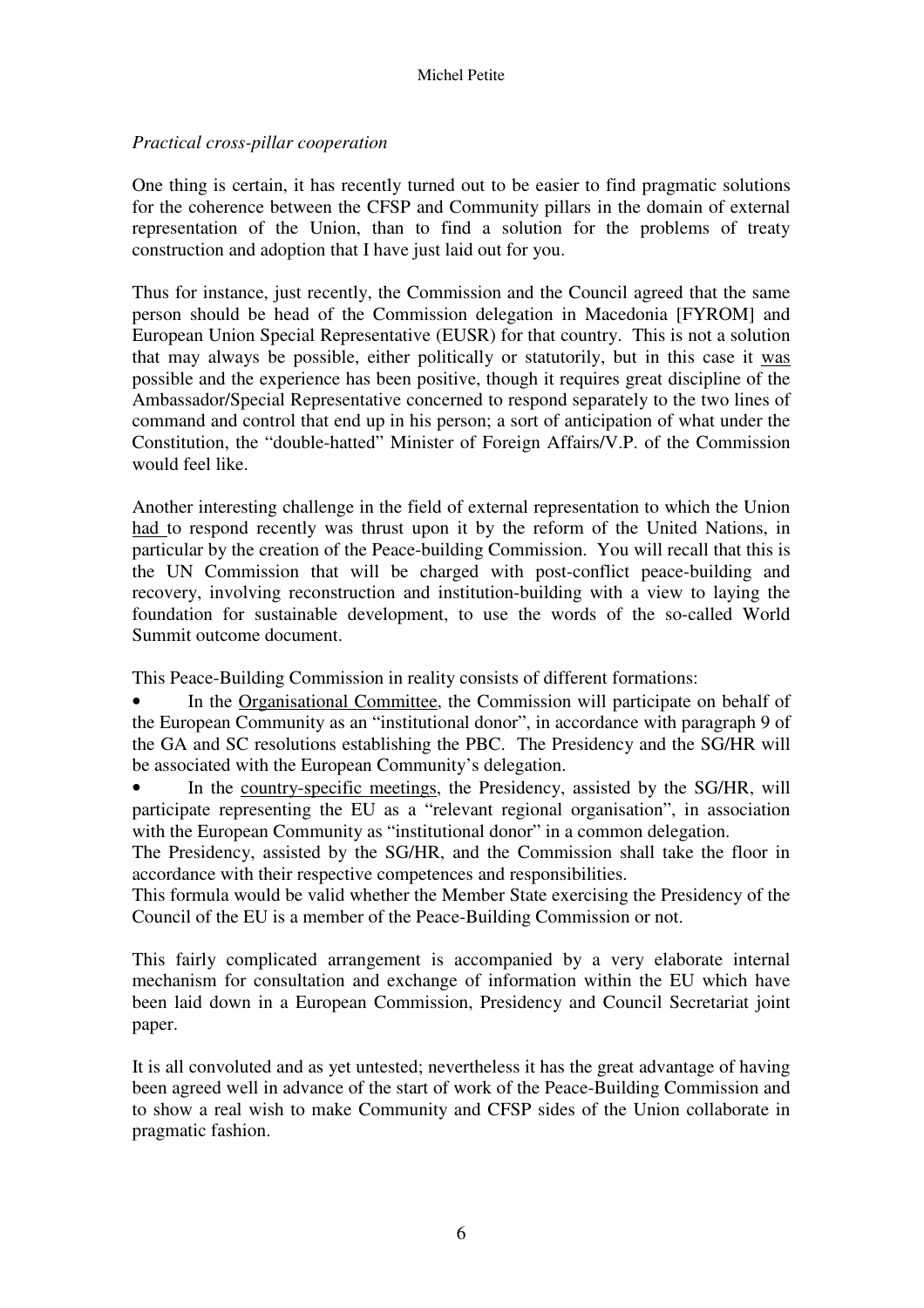#### *Conclusion*

What have we seen in the first room, the one with the three pillars? Ultimately, the pillars are not in themselves a brilliant work of art. They have to carry a common vault, while maintaining their own identity and separateness, and where one pillar – the Community one – seems more valued and is better protected than the two others. It turns out to be easier to combine the pillars when the common vault can be pragmatically put together, as is the case in external representation. It becomes much more difficult if the common vault has to be a strictly legal construction, since then the requirements of Union coherence and maintenance of the separate character of each pillar lead to an architectural riddle which still defies any clean solution.

#### **III. The Second Room: Relations between EC and Member States**

We are now venturing into the second room, and here I would like to comment on some developments in the ECJ's jurisprudence on the relations between the Community and its Member States in external relations. Undoubtedly, the landmark case "ERTA" of 1971 set the foundations for potentially very broad external competences of the European Community<sup>2</sup>. As you are aware, the ECJ deduced from the international legal personality of the Community (as laid down in Article 281 EC) that it enjoys the capacity to establish contractual links with third countries over the whole field of objectives defined in Part One of the Treaty. According to the Court, whenever the Community "*with a view to implementing a common policy envisaged by the Treaty, adopts provisions laying down common rules……..the Member States no longer have the right, acting individually or even collectively, to undertake obligations with third countries which affect those rules*". It is thus the Community alone which can "*assume and carry out contractual obligations towards third countries affecting the whole sphere of application of the Community legal system*". <sup>3</sup>

Reading ERTA may appear an easy task – applying it in practice is, however, more tricky. Under which conditions are Community rules "*affected*" by member State agreements? Again, guidance from the Court is essential. With a certain simplification, we may identify in the following case-law the following two methods: $4$ 

- The quantitative approach  $-$  does secondary Community law cover to a large extent or entirely a certain subject matter? $5 -$
- and, since  $1994$ ,  $6$  the more formal test whether a specific EC legislative act contains provisions relating to the treatment of non-EU nationals or an

j

<sup>2</sup> Case 22/70 *Commission v Council* [1971] ECR 263.

<sup>3</sup> Case 22/70 *Commission v Council* [1971] ECR 263. paras. 17-18.

<sup>4</sup> P-J. Kuijper, comment on Case C-239/03, *Commission* v. *French Republic*, judgment of the Court of 7 October 2004, (2005) 42 CMLRev 1491-1500; F. Hoffmeister, comment on the *Open Skies* cases, (2004) 98 AJIL 567-572.

<sup>5</sup> Opinion 2/91, para. 21: directives laying down minimum requirements do not create an exclusive external competence, whereas harmonisation directives, covering to a large extent the scope of an international commitment do (ibid., paras. 25-26). See also Opinion 2/00, ECR-I 9713 (2001), para. 46.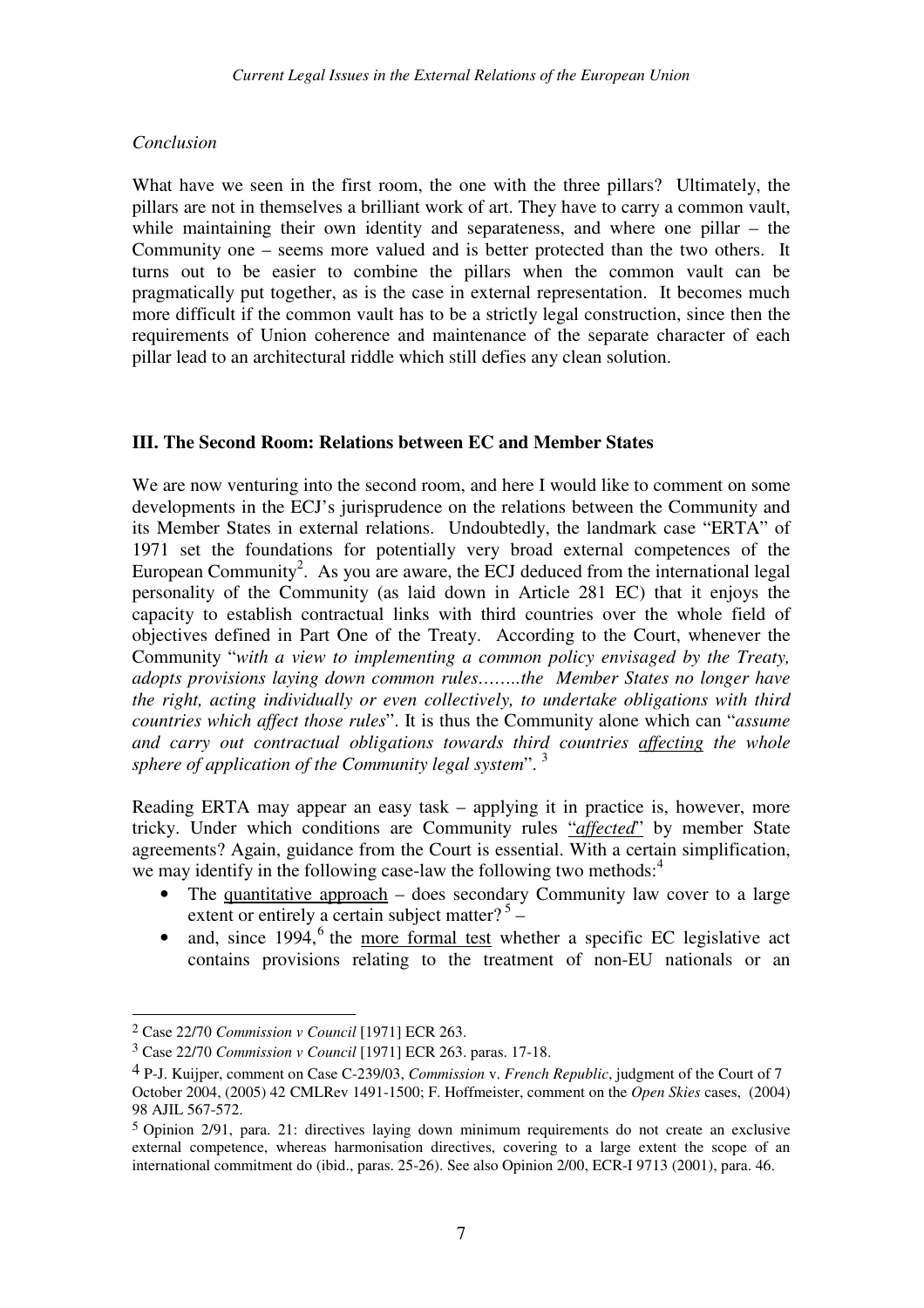authorisation to negotiate with non-member countries. The most recent developments in this regard point to four relevant cases.

#### *1. The Open-Skies Case*

In the "*Open Skies"* the Commission had brought claims against eight Member States, (the UK, Denmark, Sweden, Finland, Belgium, Luxembourg, Austria and Germany). It alleged that these Member States had infringed the Treaty by concluding and applying Air Services Agreements with the United States of America since the mid-1940's (also known as "Bermuda" Agreements). In 1992 the US started offering the new type of "Open Skies" Agreements, which were intending to facilitate alliances between US and European carriers, if they were in conformity with a number of criteria set out by the US government. Most Member States agreed with that policy approach and amended their existing bilateral air services agreements accordingly. Before the ECJ, the Commission claimed that Community legislation adopted in 1991 had established an internal market in the air transport sector, and thus the aviation Agreements concluded between these Member States and the United States were incompatible with the Community's exclusive competence in the area. The Commission also alleged that the Member States were contravening the right of freedom of establishment under Article 43 of the EC Treaty, because they were not according to nationals of other Member States, in particular to airlines of other Member States established in their territory, the treatment they were reserving for their own nationals.

The Court came out applying the ERTA principle in the narrow way. It investigated whether the Community air transport legislation contained specific rules dealing with non-Community carriers, and whether these rules would have been affected by the conclusion of the new "Open Skies" Agreements. The Court found such rules only in three specific areas which it concluded to be exclusive Community competence, and rejected the remainder of the claims. Nevertheless, the Commission was successful on the other ground, namely that the Member States had breached the freedom of establishment under Article 43 EC. The Court found that the clause on ownership and control of airlines in the "Open Skies Agreements" was discriminatory with regard to other EU nationals. Therefore – although having a mixed result on the competence claim, the practical effect of the case was beneficial for the Community in the field of air transport. In 2004, the Council and the European Parliament adopted a Regulation<sup>7</sup> that established a procedure for the notification and authorisation of bilateral negotiations conducted by the Member States, and the introduction of standard clauses within the existing "Open Skies Agreements" in order to ensure that they were compliant with Community law. The Commission has ever since been working on this entirely new basis.

-

<sup>6</sup> The second method was first spelt out in Opinion 2/94, paras. 95-96 and confirmed in Opinion 2/92, para. 33.

<sup>7</sup> Regulation EC No 847/2004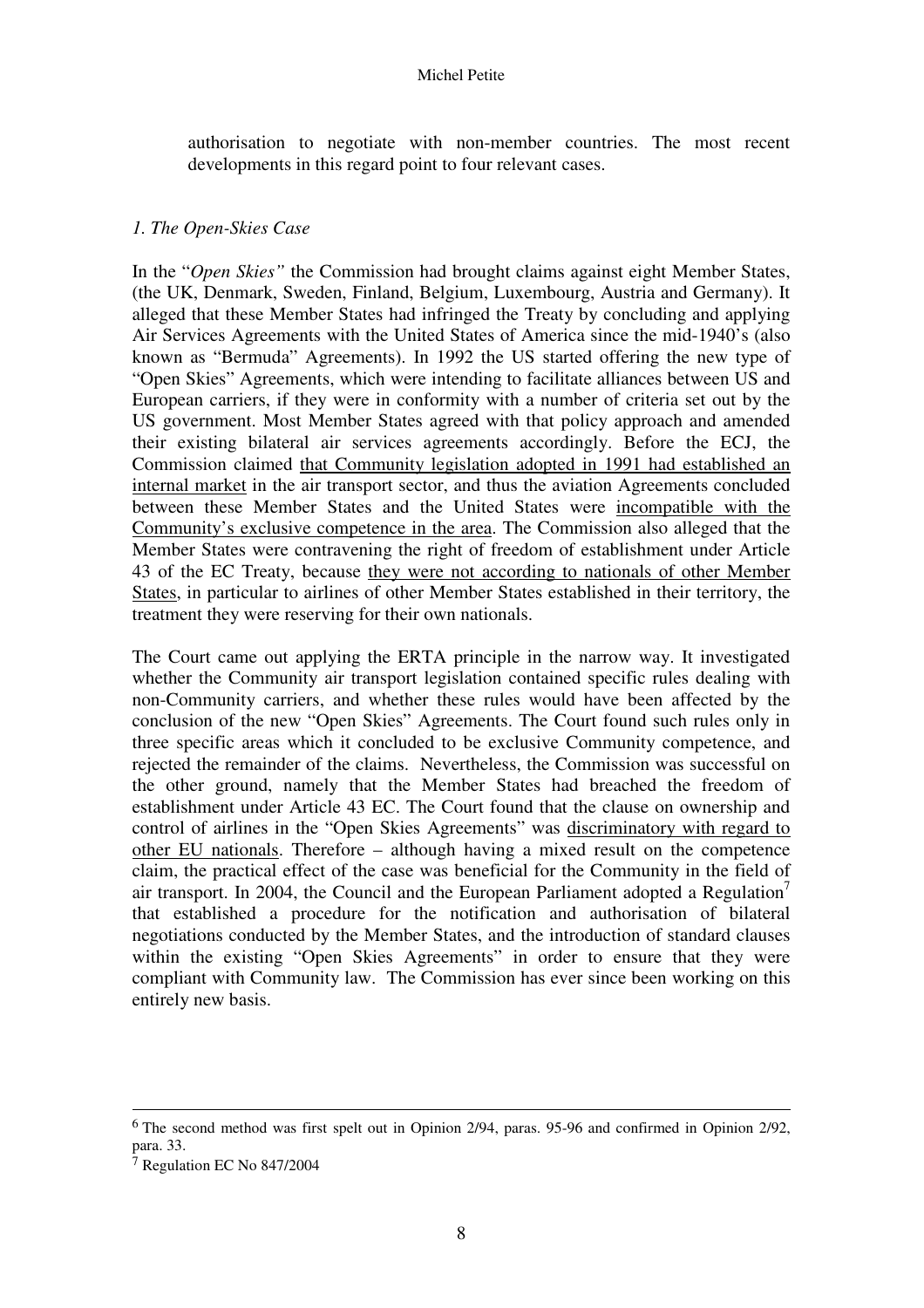# *2. The Lugano Convention Opinion*

Let me now comment on the recent Opinion of February 2006 given by the Court, on the question of the competence of the Community to conclude the new Lugano Convention with EFTA Member States on jurisdiction and the recognition and enforcement of judgments in civil and commercial matters.<sup>8</sup> The request for an Opinion was made by the Council which asked whether the conclusion of this Convention fell entirely within the sphere of exclusive competence of the Community or within the sphere of shared competence of the Community and the Member States.

There, according to the Court, it is not necessary that the areas covered by the agreements and Community legislation "*coincide fully*". Where the quantitative test is to be applied, "*the assessment must be based not only on the scope of the rules in question but also on their nature and content. It is also necessary to take into account*  not only the <u>current state of Community law ....but also its future development."<sup>9</sup> This</u> comprehensive and detailed analysis must be carried out in order to ensure that the "*agreement is not capable of undermining the uniform and consistent application of the Community rules and the proper functioning of the system which they establish".<sup>10</sup>* The Court found that the new Lugano Convention would "*affect the uniform and consistent application of Community rules"* <sup>11</sup> concluding that it fell entirely within the sphere of the exclusive competence of the Community. This is of high significance in an area of civil jurisdiction, at present in rapid growth.

# *3. The "Etang de Berre" Case of July 2004.*

Let me now refer to the "Etang de Berre" case. In 1983, both the Community and its Member States ratified the Barcelona Convention on the protection of the Mediterranean Sea against pollution. The "Etang de Berre" is a saltwater marsh located in the south of France which is in open connection with the Mediterranean. A trade association of local fishermen took legal action against Electricité de France claiming discharges of water from a hydro-electric power station into the Etang de Berre, were unlawful. The French Court referred the case to the  $ECJ<sup>12</sup>$ . The latter confirmed that the relevant provision of the Protocol to the Barcelona Convention had direct effect<sup>13</sup>. As the government did not carry out the international obligations in due time, the Commission then brought an infringement case against France  $14$ . Our competence question was raised as regards the admissibility of the action. France had defended itself with the argument that the *said provision of the Protocol* fell within national jurisdiction only. The Court rebutted this argument, stating that the *provisions* of the Convention and the Protocol covered a field which fell in large measure within Community competence. Environmental protection was, according to the Court, in a

-

<sup>8</sup> Opinion 1/03 of the Court of 7 February 2006.

<sup>9</sup> Opinion 1/03 of 7 February 2006. Para. 126 – emphasis added.

<sup>10</sup> Opinion 1/03 of 7 February 2006. Para 133.

<sup>11</sup> Opinion 1/03 of 7 February 2006. Para. 172.

<sup>12</sup> Case C-213/03 of 15 July 2004.

<sup>13</sup> Case C-213/03 of 15 July 2004. Para. 39.

<sup>14</sup> Case C-239/03 of 7 October 2004.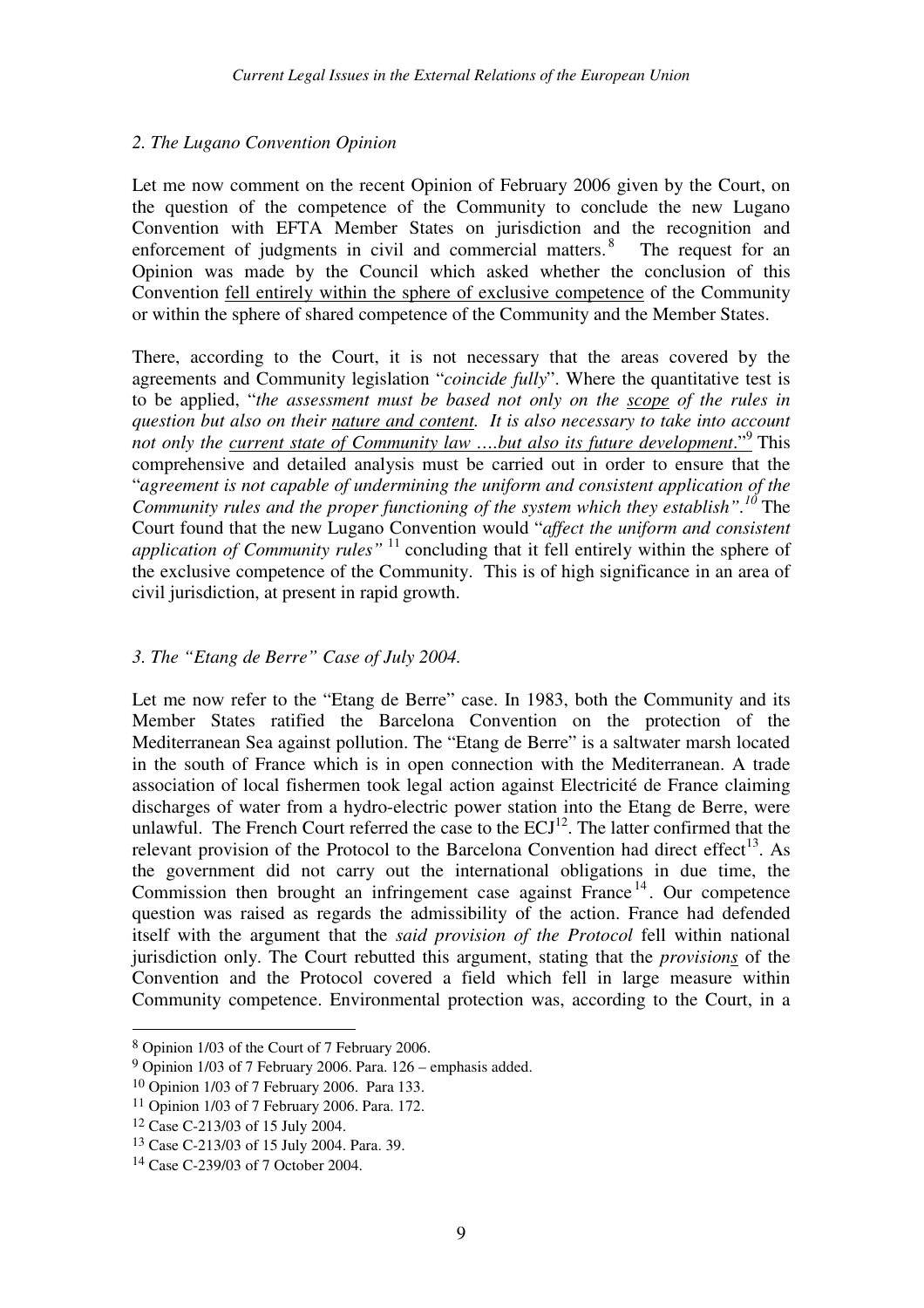very large measure regulated by Community legislation, triggering a Community interested in compliance by both the Community and its Member States to ensure compliance. The Court established that the fact that the discharges of water and alluvia into the marine environment had not yet been subject to Community legislation, could not call that finding into question $15$ .

## *4. Finally, The "Mox Plant" Case of last May.*

In a nutshell, the facts of the case are as follows. In 2001, Ireland initiated proceedings against the United Kingdom before the Arbitral Tribunal of the Convention on the Law of the Sea. Ireland attacked the continued operation of the MOX and THORP plants, which recycled plutonium and other nuclear material located at Sellafield next to the Irish Sea. For the Commission, however, Ireland had failed to respect the exclusive jurisdiction of the European Court of Justice in regard to disputes concerning Community law in breach of the hitherto never used Article 292 of the EC Treaty. Furthermore, the Commission alleged that Ireland had encroached up EC competence, thus failing to comply with its duty of co-operation under Article 10 of the EC Treaty. It thus brought an infringement case against Ireland.

The Court commented on the external competence of the Community in the area of the protection of the marine environment. It held that competence in this area is not exclusively vested in the Community, "*but rather in principle, shared between the Community and the Member States*".<sup>16</sup> However, for the Court, *"the question as to whether a provision of a mixed agreement comes within the competence of the Community is one which relates to the attribution, and thus, the very existence of that competence, and not to its exclusive or shared nature*."<sup>17</sup> It specified that the existence of the Community's external competence is not "*in principle, contingent on the adoption of measures of secondary law covering the area in question and liable to be affected if Member States were to take part in the procedure for concluding the agreement in question…"*<sup>18</sup> 

Applying these principles to the facts, the Court found that the provisions relied upon by Ireland in the UNCLOS dispute were part of the Community's legal order. It was thus the Court itself which had "*jurisdiction to deal with disputes relating to the interpretation and application of those provisions and to assess a Member State's compliance with them." <sup>19</sup>* The ECJ also held that "*the obligation of close cooperation within the framework of a mixed agreement involved, on the part of Ireland, a duty to inform and consult the competent Community institutions prior to instituting disputesettlement proceedings concerning the MOX plant within the framework of the Convention."<sup>20</sup>*

-

<sup>15</sup> Case C-239/03, para. 27-30.

<sup>16</sup> Case C-459/03 of 30 May 2006. Para. 92.

<sup>17</sup> Case C-459/03 of 30 May 2006 . Para 93 – emphasis added.

<sup>18</sup> Case C-459/03 of 30 May 2006. Para 94.

<sup>19</sup> Case C-459/03 of 30 May 2006. Para. 121

<sup>20</sup> Case C-459/03 of 30 May 2006. Para 179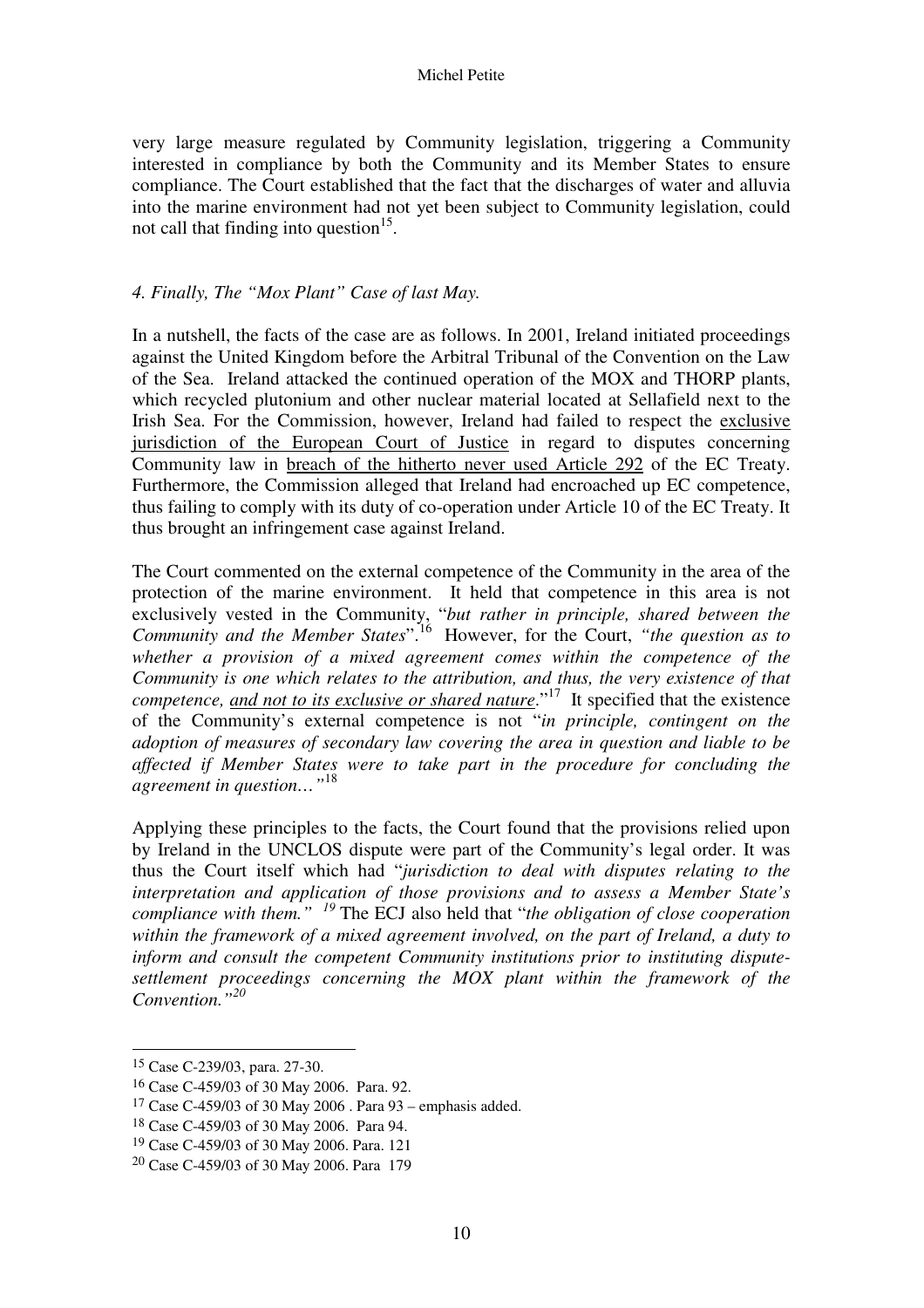## *5. Conclusion to this chapter*

What is the essence of these recent cases? Applying the formal test in the Open-Skies judgment, the Court was careful not to antagonize Member States in a very sensitive policy field, namely air transport. On the other hand, reverting to the qualitative test in the Lugano Convention, the Etang de Berre and to a certain extent in Mox Plant, it firmly defended external Community powers when broader institutional implications were at stake: in Lugano, its finding on Community exclusive competence on private international law issues covered by the Convention was necessary to preserve the internal *acquis*. In Etang-de Berre, the Court was sensible to the need for uniform obligations in relation to mixed agreements which should not be overshadowed by internal quarrels about Community competence. Finally, in the Mox-Plant situation the findings on Community competence stopped attempts from Member States to circumvent the Court's jurisdiction by resorting to an international dispute settlement mechanism. In sum, these cases show that a proper application of the ERTA doctrine as to how to construe external Community powers remains a practical challenge that transcends the narrow issue of pure legal "deduction" whether Community competence is "affected" or not. The Court's approach is to be praised for being nuanced, but that makes it not always easy to apply by the other Institutions on a prospective basis.

# **IV. The Third Room: EC Participation in international organisations**

We are now entering the third room and turning to the multilateral arena. One of the most significant recent developments relates to the status of the Community in international organizations. As the Community's external powers gradually evolve in many policy fields, they are more and more exercised in those international organizations that are dealing with these matters. Let me give you two concrete examples, one on trade and one drawing from the internal market.

# *1. Trade*

Nowadays, multilateral trade negotiations and disputes are unthinkable without the Community. Following the "International Fruit Company" decision of the European Court of Justice in 1972, the Community exercised *de facto* membership rights in the GATT. In 1994, the Community became even a founding member of the WTO (Article XI (1) of the Marrakesh Agreement) next to the Member States. In practice, the Commission is the main partner for other WTO members in negotiations and it has won respect when it comes to dispute settlement. In approximately 30% of the over 300 cases brought in the last twelve years the Community was involved as a party. Furthermore, it intervenes as a third party in almost all other cases. With a little dose of pride I may say that our offensive cases have generally been successful. We have even won some defensive cases, which is statistically a rare occurrence in the WTO. On the other hand, we have also lost important defensive cases (like the Banana and Hormones cases) and have recently received a critical panel report in the GMO case.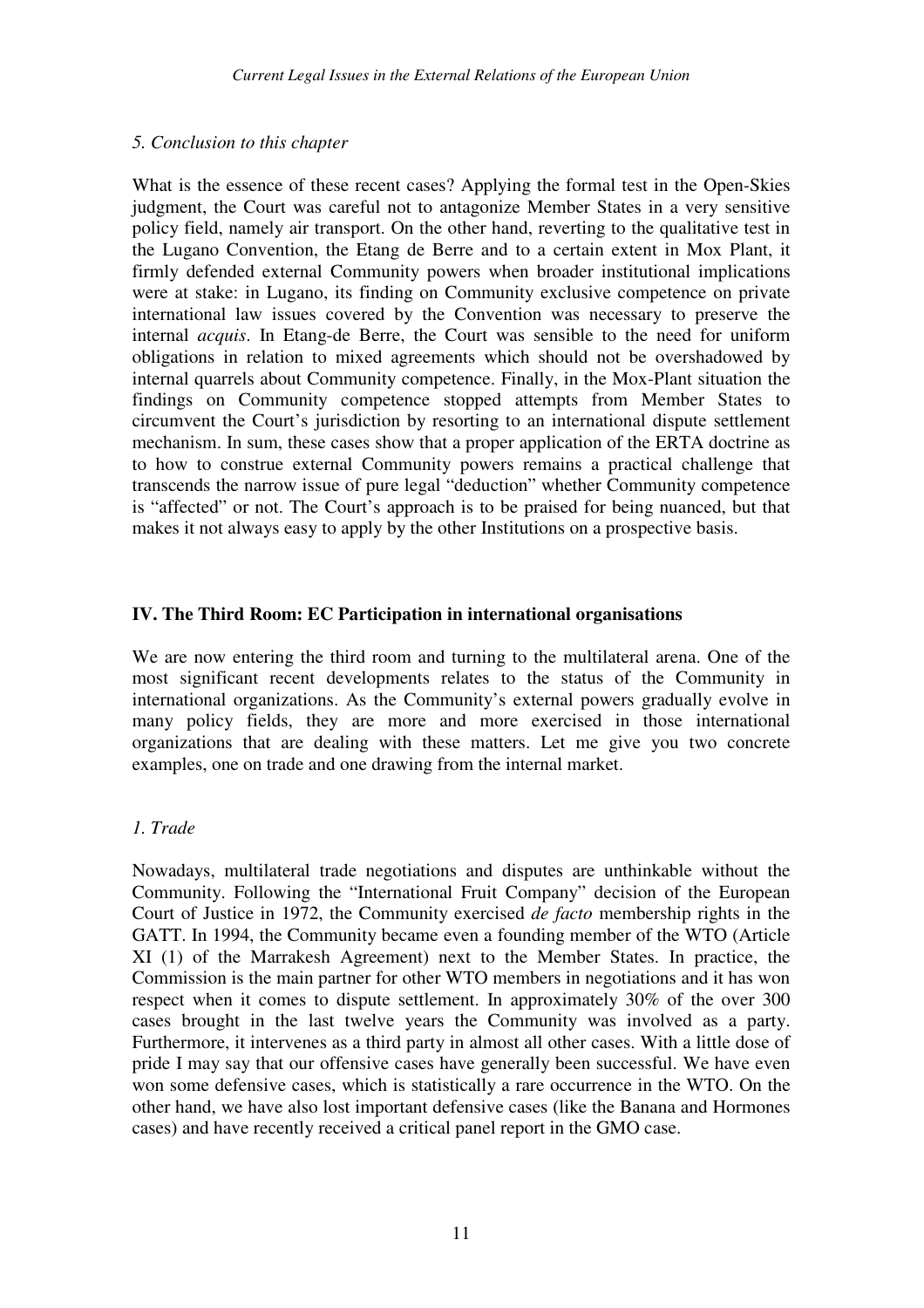Such defensive cases do not only create legal challenges in Geneva. Their repercussions are also felt in Brussels, at the implementation stage. The Court does not accept the direct effect of WTO-law within the Community legal order. Nevertheless, individual companies keep invoking WTO-law. Currently, we are dealing with situations, where companies seize the Court because of cross-retaliation. One example is the ongoing FIAMM case, where the applicant's line of argument is the following:

*"Because the Community did not implement recommendations from a panel report to bring Community law in line with the WTO obligations in due time, the United States were authorised by the Dispute Settlement Body (DSB) to retaliate. The additional US tariffs on their exports have caused great damages to me, that the Community should now reimburse".* 

The Court of First Instance rejected the claim in December last year. It argued that such action would jeopardize the margin of manoeuvre the Community enjoys under the WTO system to remove incompatibilities only after a certain time, during which US sanctions are entitled to cross-retaliate. The company had brought forward an additional claim, namely liability of the Community *in the absence* of an unlawful act. Here, the idea is that the company suffered "unusual and special" damage in facing the US cross retaliation. While finding a general principle common to all Member States to that effect, the Tribunal ruled that the risk of cross-retaliation belongs to the normal risks of an exporter, thereby denying the existence of an "unusual and special" damage. The case is now pending on appeal before the Court of Justice. We keep our fingers crossed.

## *2. Internal market*

My second example relates to the internal market. After the entry into force of the Single European Act in 1987, Community legislation in these areas grew extensively. How does this translate into EC participation in relevant international organizations? Not being a State, the Community often does not find a natural place. Hence, a lot of obstacles need to be addressed before the Community can play a proper role there. Nevertheless, we can record remarkable progress in this field as well. Take the World Health Organisation. Upon invitation by the World Health Assembly, the Community participated recently both in the negotiations on the Framework Convention on Tobacco Control and the International Health Regulations. Intensive coordination between the institutions led to a situation, where Europe came up with one single position. One or two controversial points were resolved beforehand in Brussels, then Europe indeed spoke with one voice – either from the Presidency or from the Commission. This positive result now "spills over" to the ordinary meetings of the WHO-Executive Board and the World Health Assembly where more and more coordinated positions are being prepared.

Comparably, EC input into the UNESCO is on the rise. This time, the Commission fought hard to secure an appropriate status for the Community in the negotiations on the Convention on cultural diversity. Only after an intensive half-a-year campaign with UNESCO members, did UNESCO allow for the participation of the Community on an equal footing (without the right to vote) within the organization.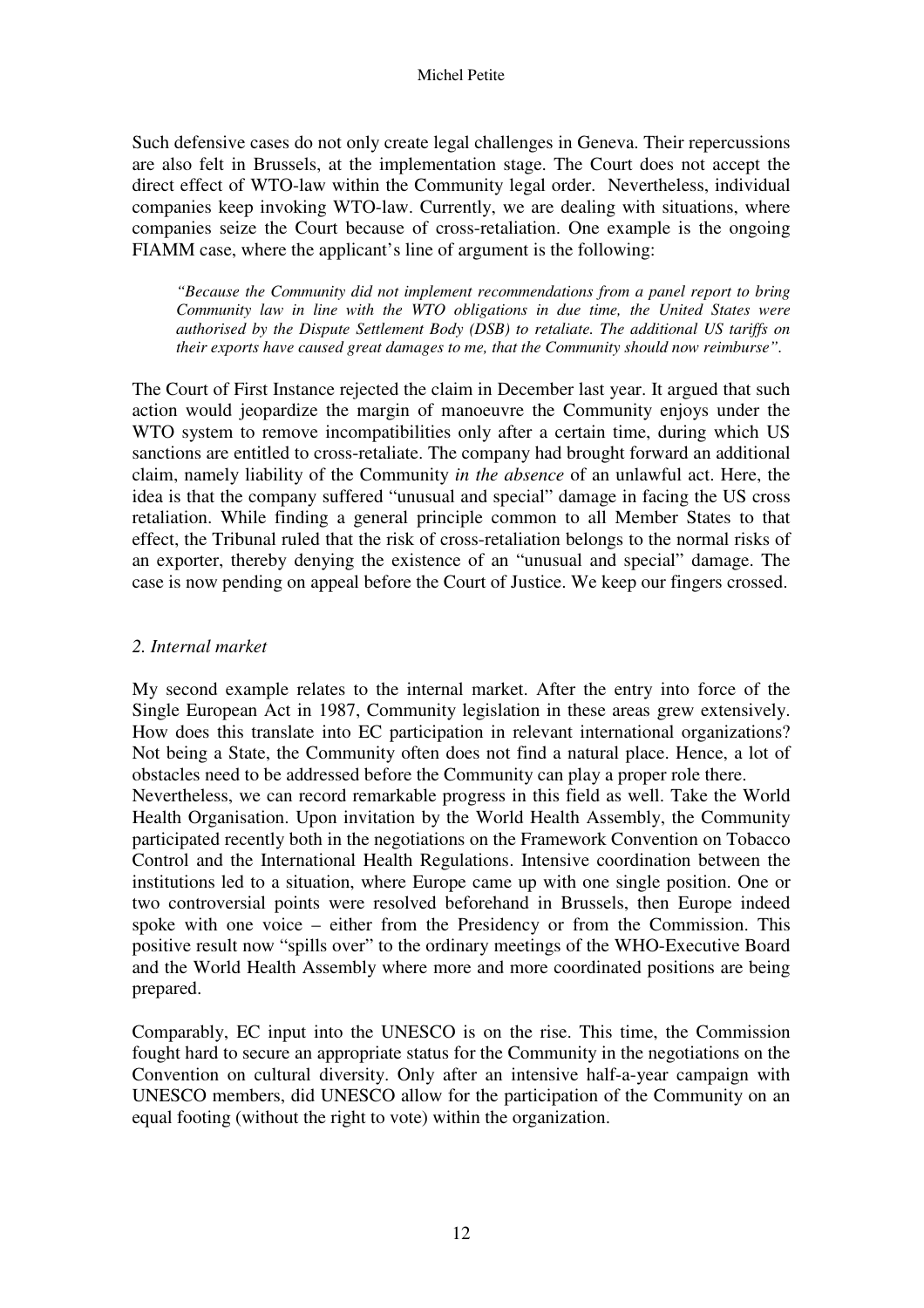On the other hand, there are cases where Member States are unable to agree on further coordination of positions or to support an upgrading of Community status. Curiously enough, these examples also involve internal market fields, such as transport. Without going into detail, the Community still faces considerable obstacles for achieving a satisfactory status in now obvious places of common policy, such as the International Maritime Organization (IMO) and the International Civil Aviation Organization (ICAO). The Council simply did not authorise the Commission to seek EC membership in these organizations and intermediate steps such as "full participation" meet obstacles from within these organizations. Hence, the Community cannot properly exercise its competences in those fields, albeit internal harmonisation is almost completed.

## *3. Conclusion of this chapter*

What can we learn from this overview? For me, the WTO example shows that the Community can contribute to the development of WTO law and is faced with questions of domestic application that have been hitherto the domain of States only. In order to solve these questions, the Community has recourse to the common traditions of Member States, adapted to its own special situation. In return, such a role is much more difficult to play in organizations where the Community is not a member. Overcoming the status handicap is, however, not only a matter of distinguished legal reasoning, but foremost a matter of political ability to convince the other members of an organization and, sometimes, certain EU Member States. I hope to have demonstrated that membership or full participation of the Community may offer a value added.

Finally, as I have already shown, when discussing the problems of the three pillars in relation to international agreements, the problem of which international personality represents the Union/Community can also arise in international organizations or their organs, such as the Peace-building Commission of the UN. The problem ought to be pretty simple, when it concerns single issue organizations that are either clearly economic or clearly political in their orientation. Then it is either the Community or the Union/CFSP which accedes to the organization or fulfils the role of observer or "full participant" as the case may be, usually next to the Member States, since they have consented to be replaced entirely only in very few and rather minor cases (fisheries agreements and possibly in commodity agreements). It becomes more complicated in multi-issue organizations which span both the political and the economic terrain. The Community has a recognized international personality and the Union *qua* CFSP has possibly obtained one through practice, by concluding agreements in the domains of peace-keeping and police actions – which is in line with the way in which the UN was seen by the International Court of Justice to have acquired international personality in the famous Advisory Opinion on "Injuries suffered in the service of the United Nations". However the personality of the Union as a "vault", held up by the three pillars, is much more controversial, since accepting it as a matter of Union law would amount to the *de facto* introduction of a major point of the Constitution. Hence the awkward but pragmatic solution found in the case of the Peace Building Commission – which may find application elsewhere. The whole picture is further blurred by the old insistence of the Member States that the Community or the Union is not represented as such in third States and international organizations – that might make our delegations too much like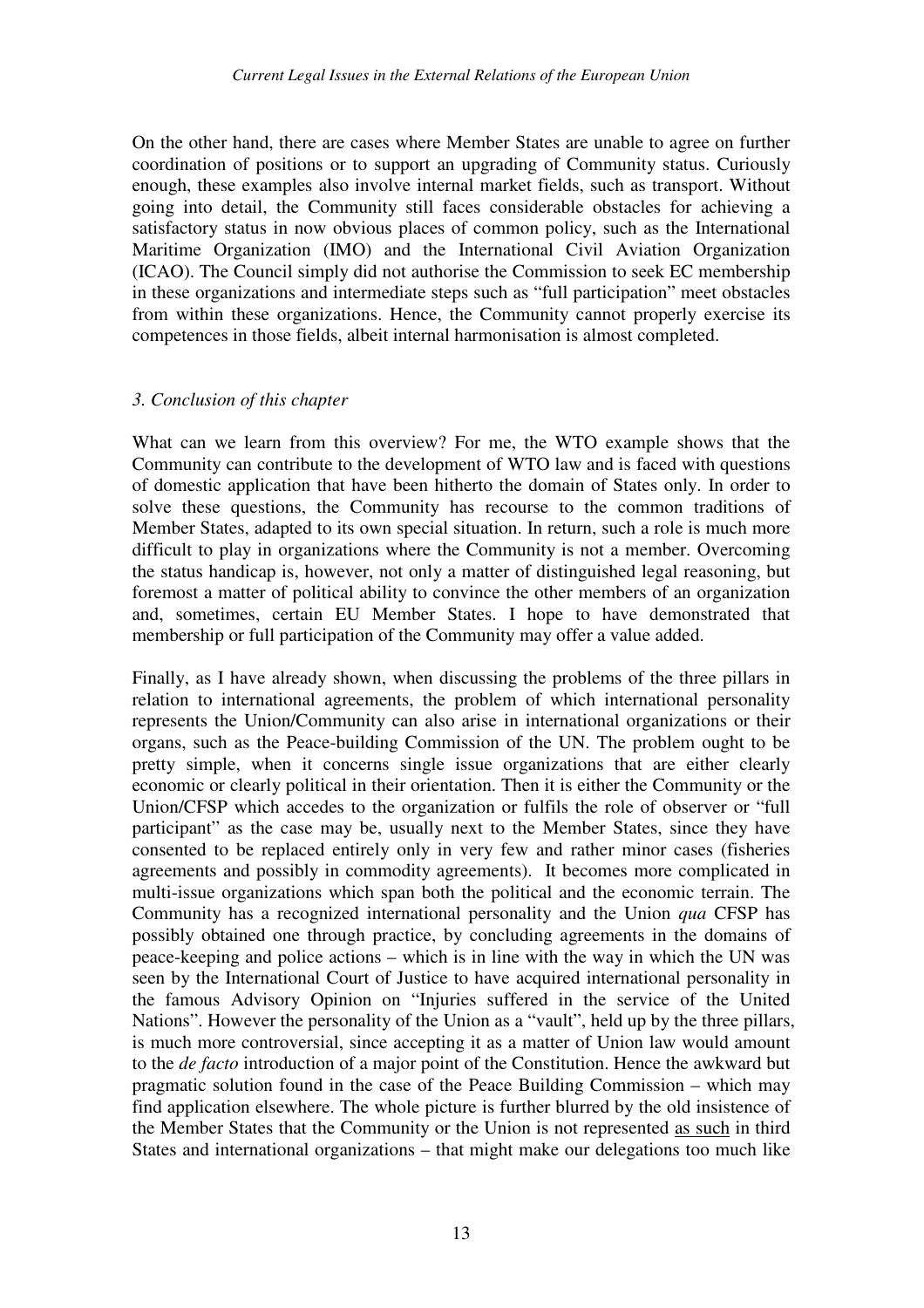Embassies and our Representatives too much like Ambassadors – but that they are representations of the Commission and in a few cases (Geneva, New York) of the Council. This is certainly an outdated sensitivity that should be overcome and in some organizations we have begun to think about it (IMO), especially when this situation is used as a pretext by the organization to say that they do not know the Community or the Union, but only the Commission as observer.

# **V. Conclusion**

After this guided tour – Palazzo Pitti style- through the three rooms which represent three problem areas of Community/Union external relations, it is not easy to draw the strands together. Especially not, since I have not said anything at all about another serious problem in the Community's external relations, namely the variable geometry that is the consequence of the total exclusion of Denmark and the partial self-exclusion of the UK and Ireland from the measures taken on the basis of Title IV of the EC Treaty on visas, asylum and immigration. I have also left untouched the virtually complete non-application of Article 111 of the EC Treaty and, as a consequence, the nonrepresentation of the Community in the field of international monetary policy and in the international financial organizations. With another observer of external relations one may well exclaim: "When will the Community ever be a normal participant in international relations?"

The answer is "probably never, if only because the Union/Community will never be comparable even to a federal State in international relations". But specifically at the present juncture, the earthly paradise represented by a fairly regular, calm and noncontentious application of a number of clear rules on the external relations of the Union/Community will continue to elude us. I have already alluded to the fact that the Constitution itself is far from Eden, since it could not find a solution to the contradiction between the single international personality of the Union and the continued separation between the pillars. But now that the Constitution, or anything like it, is for the moment out of reach and the separateness between the pillars is therefore accentuated by the fact that the over-arching function of the Minister of Foreign Affairs of the Union is not in place, the coming years are more than ever going to be an exercise in the art of muddling through, especially as the older problems, such as the division of powers between the Member States and the Community/Union, have not been very much clarified by the recent case law of the Court.

Seen from the perspective of the Commission, I can say that it is ready to positively engage with the other Institutions and the Member States, as it has shown in its Communication "Europe in the World - Some Practical Proposals for Greater Coherence, Effectiveness and Visibility" (formerly the "Concept paper"). This communication aims first to let the Commission put its own house in order and proposes some pragmatic reforms inside the Commission to enable it to work better in collaboration with the Council in areas where CFSP and Community policies are intertwined. It secondly invites the other institutions and the Member States to act pragmatically in the same way and thus to bridge together, as best we can, the period